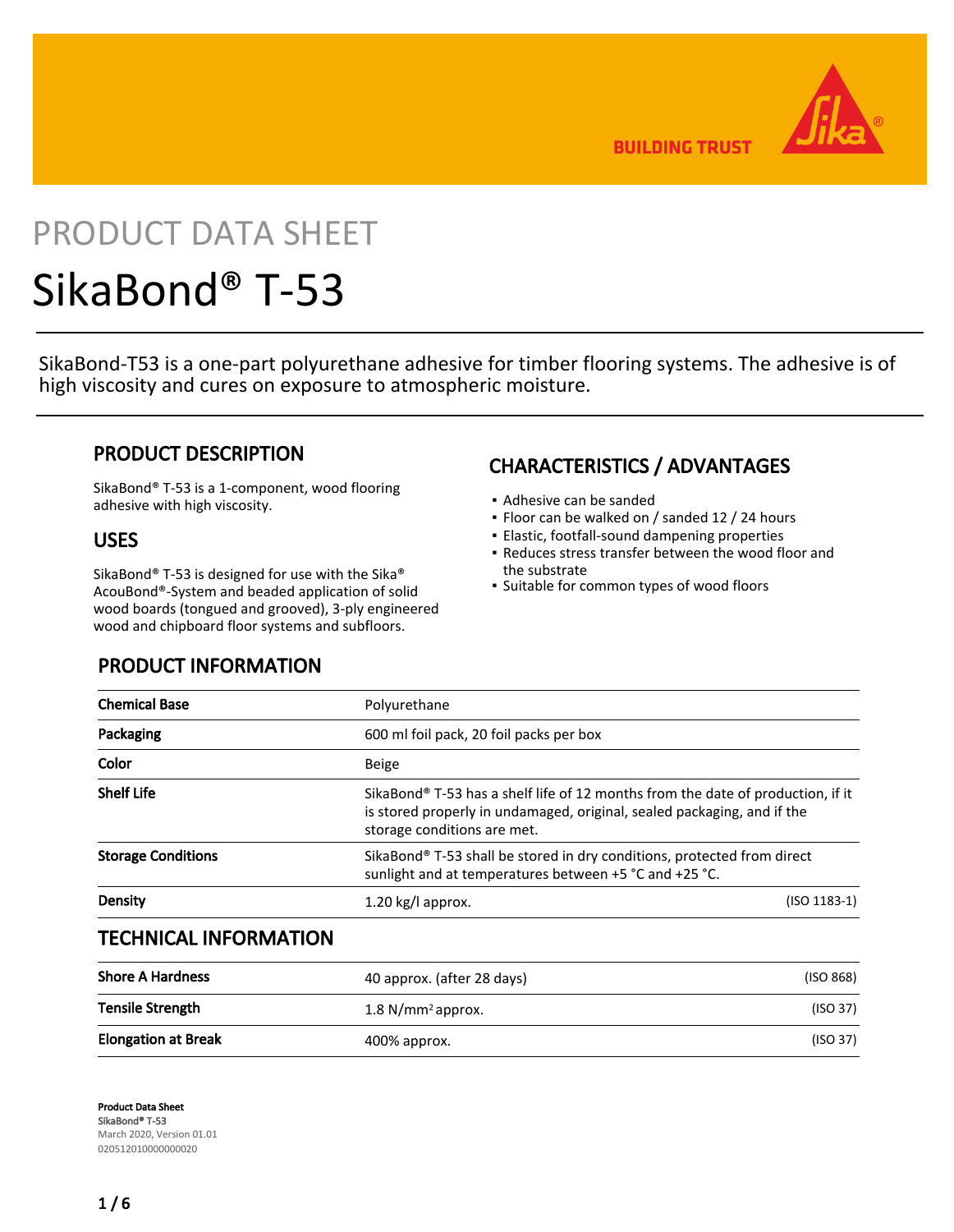Service Temperature  $+5 °C$  to  $+40 °C$ 

Product Data Sheet SikaBond® T-53 March 2020, Version 01.01 020512010000000020

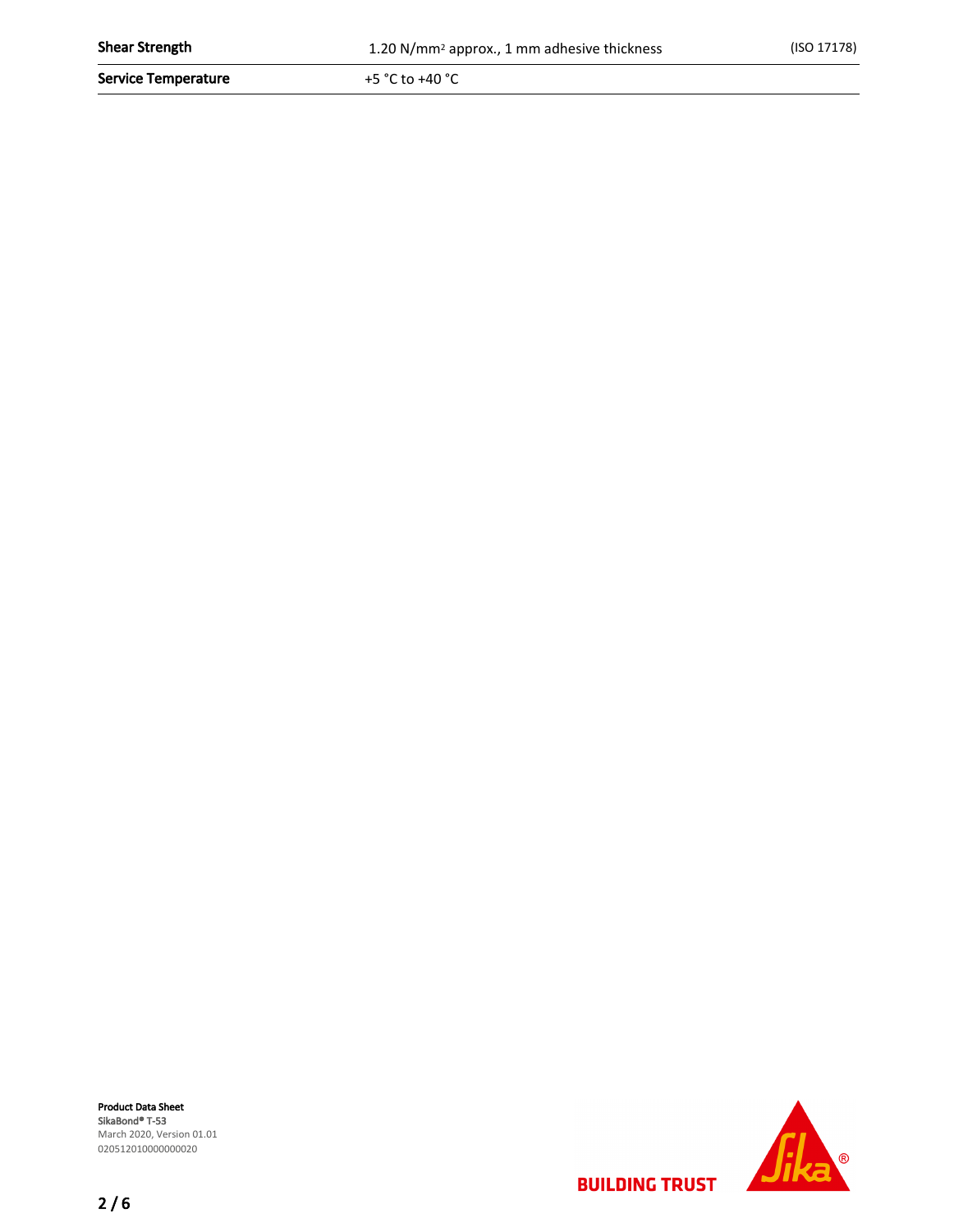| Coverage                          | Sika® AcouBond®-System:<br>• 500-600 ml/m <sup>2</sup> approx. for SikaLayer <sup>®</sup> -03 and 500-600 ml/m <sup>2</sup> approx. for<br>SikaLayer®-05. All cut-outs must be filled out. Use a triangular nozzle with a<br>8 x 10 mm opening.<br><b>Full Surface Bonding:</b><br>. 700-900 g/m <sup>2</sup> with notched trowel B3 (TKB Germany) e.g. for lam parquet,<br>mosaic parquet and industrial parquet.<br>• 800-1000 g/m <sup>2</sup> with notched trowel B11 (TKB Germany) or P5 (US<br>Standard) e.g. solid wood, engineered long-strips and panels, industrial<br>parquet, other residential wood floors and paving, and chipboard.<br><b>Beaded Application:</b><br>• 44 ml approx. per running meter consumes $200-400$ g/m <sup>2</sup> , depending on<br>bead spacing (solid wood boards, 3-ply engineered wood, chipboards).<br>For bonding long or wide boards, or when working on uneven substrates, it<br>may be necessary to use a notched trowel with bigger notches to ensure that<br>a sufficient amount of SikaBond® T-53 is applied to provide a uniform<br>adhesive surface and prevent hollow sections i.e. without full surface bond.<br>For substrates primed with Sika® Primer MR Fast or Sika® Primer MB, the<br>consumption of SikaBond® T-53 may be reduced. |  |
|-----------------------------------|---------------------------------------------------------------------------------------------------------------------------------------------------------------------------------------------------------------------------------------------------------------------------------------------------------------------------------------------------------------------------------------------------------------------------------------------------------------------------------------------------------------------------------------------------------------------------------------------------------------------------------------------------------------------------------------------------------------------------------------------------------------------------------------------------------------------------------------------------------------------------------------------------------------------------------------------------------------------------------------------------------------------------------------------------------------------------------------------------------------------------------------------------------------------------------------------------------------------------------------------------------------------------------------------------|--|
| Sag Flow                          | SikaBond® T-53 maintains stable trowel marks.<br>SikaBond® T-53 is easily applied using guns or SikaBond® Dispensers.                                                                                                                                                                                                                                                                                                                                                                                                                                                                                                                                                                                                                                                                                                                                                                                                                                                                                                                                                                                                                                                                                                                                                                             |  |
| <b>Ambient Air Temperature</b>    | +15 °C to +35 °C                                                                                                                                                                                                                                                                                                                                                                                                                                                                                                                                                                                                                                                                                                                                                                                                                                                                                                                                                                                                                                                                                                                                                                                                                                                                                  |  |
| <b>Relative Air Humidity</b>      | 40% to 70%                                                                                                                                                                                                                                                                                                                                                                                                                                                                                                                                                                                                                                                                                                                                                                                                                                                                                                                                                                                                                                                                                                                                                                                                                                                                                        |  |
| <b>Substrate Temperature</b>      | During laying and until SikaBond® T-53 has fully cured, the substrate and<br>ambient temperatures shall be between +15 °C and +35 °C without and<br>between +20 °C and +35 °C with underfloor heating                                                                                                                                                                                                                                                                                                                                                                                                                                                                                                                                                                                                                                                                                                                                                                                                                                                                                                                                                                                                                                                                                             |  |
| <b>Substrate Moisture Content</b> | Permissible substrate moisture content without underfloor heating:<br>• 2.5% CM for cement screeds.<br>. 0.5% CM for anhydrite screeds.<br>• 3-12% CM for magnetite flooring (depending on the organic content).<br>Permissible substrate moisture content for use with underfloor heating:<br>• 1.8% CM for cement screeds.<br>. 0.3% CM for anhydrite screeds.<br>• 3-12% CM for magnetite flooring (depending on the organic content).<br>Note: For all moisture contents, the quality of the substrates and surfaces,<br>always follow the guidelines of the wood flooring manufacturer.                                                                                                                                                                                                                                                                                                                                                                                                                                                                                                                                                                                                                                                                                                      |  |
| <b>Curing Rate</b>                | 3.0 mm/24 hours approx. (23 °C / 50% r.h.)                                                                                                                                                                                                                                                                                                                                                                                                                                                                                                                                                                                                                                                                                                                                                                                                                                                                                                                                                                                                                                                                                                                                                                                                                                                        |  |
| Skin Time / Laying Time           | 60 minutes approx. (23 °C / 50% r.h.)                                                                                                                                                                                                                                                                                                                                                                                                                                                                                                                                                                                                                                                                                                                                                                                                                                                                                                                                                                                                                                                                                                                                                                                                                                                             |  |

# APPLICATION INSTRUCTIONS

For the application of SikaBond® T-53 all standard construction guidelines apply. For further information, please refer to the Method Statement "Full Surface Bonding".

#### SUBSTRATE PREPARATION

The substrate must be clean, dry, sound and ▪ homogeneous, free from oils, grease, dust and loose or friable particles. Paint, cement laitance and other

Product Data Sheet SikaBond® T-53 March 2020, Version 01.01 020512010000000020

poorly adhering contaminants must be removed.

- Concrete and/or cement screeds must be ground and thoroughly cleaned with an industrial vacuum.
- Anhydrite screeds, including flowable anhydrite screeds must be ground and thoroughly cleaned with an industrial vacuum shortly before bonding with the adhesive starts.
- **Broadcast mastic asphalt must be primed with Sika®** Primer MR Fast or Sika® Primer MB. For the instructions for use, please refer to the corresponding Product Data Sheet.
- Glazed ceramic and old existing ceramic tiles must be



**BUILDING TRUST**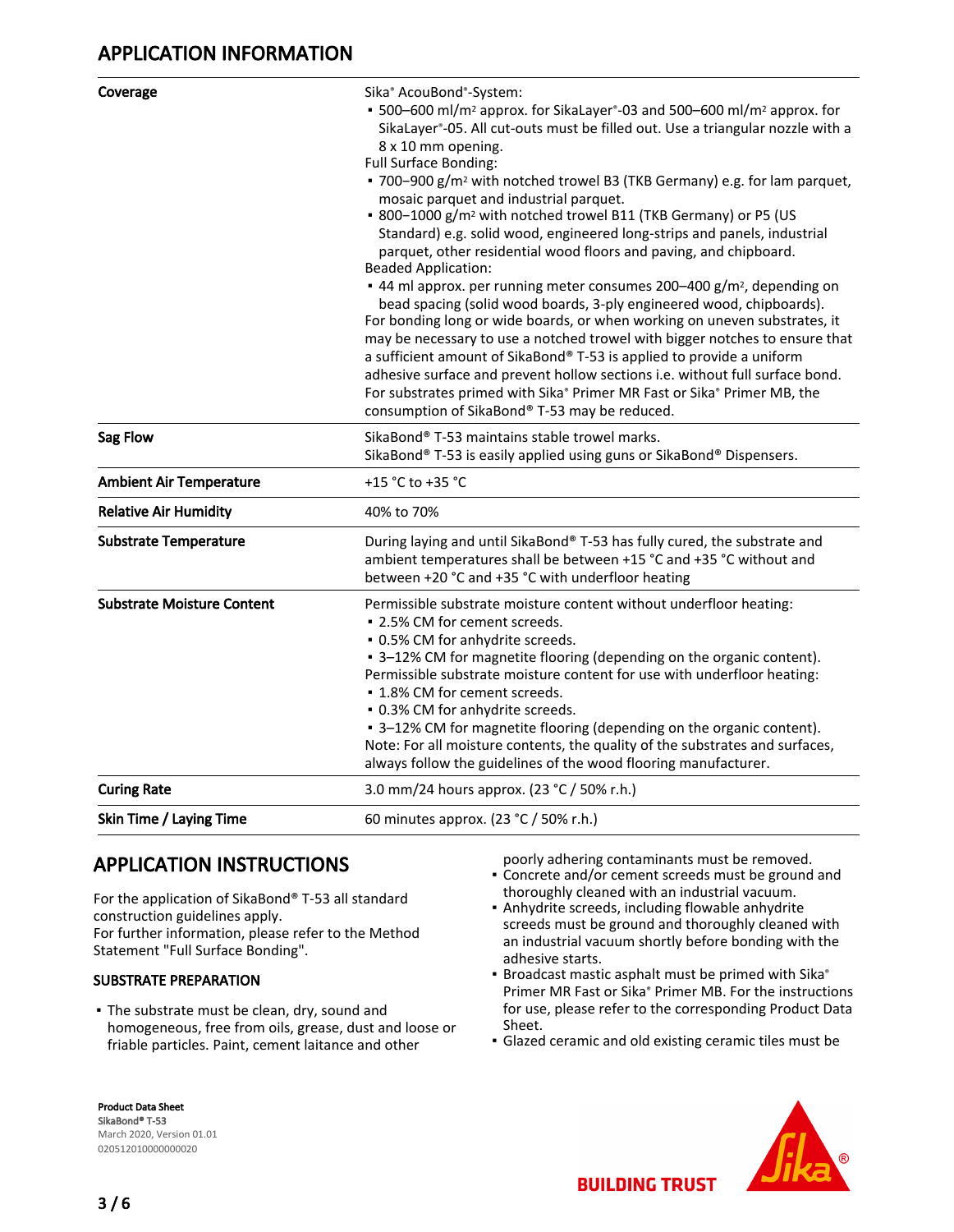degreased and cleaned with Sika® Aktivator-205, or the tile surfaces must be ground and then thoroughly cleaned with an industrial vacuum.

- Wood and/or gypsum boards (e.g. chipboard, plywood) must be glued and/or screwed to the substructure in order to be fixed to the substrate. For floating dryfloors, contact our Technical Service Department.
- **For other substrates contact our Technical Service** Department for advice and assistance.
- SikaBond® T-53 can be used without priming on cement based floors, anhydrite floors, chipboards, concrete and ceramic tiles.
- For broadcasted mastic asphalt, cement based floors with excessive moisture content and use over old adhesive residues or on weak substrates use Sika® Primer MB. For detailed instructions contact our Technical Service Department.

#### APPLICATION METHOD / TOOLS

#### Sika<sup>®</sup> AcouBond<sup>®</sup>-System:

**•** For detailed application instructions refer to the Product Data Sheet for the Sika® AcouBond®-System, or contact our Technical Service Department.

#### Full Surface Bonding with SikaBond® Dispensers:

■ SikaBond® T-53 is applied to the prepared substrate directly from SikaBond® Dispensers. Press the wood floor pieces firmly into the adhesive so that the wood floor underside is completely covered with the adhesive. The pieces can then be joined together using a hammer and an impact block. Many types of wood floors also have to be tapped into position from above. A distance of 10−15 mm from the wall to the wood floor must be maintained. For detailed application instructions refer to the Product Data Sheet for the SikaBond® Dispensers, or contact our Technical Service Department.

#### Beaded Application:

After inserting a sausage into the gun, extrude a ▪ triangular shaped bead of adhesive approximately 10 mm high and 8 mm wide (depending on the wood floor type) on the prepared subfloor. The distance between beads may not exceed 150 mm. Press the wood pieces firmly into the adhesive (at a right angle to the adhesive beads). The pieces can then be joined together using a hammer and an impact block. The required distance from the wall to the wood floor which is provided by the laying instructions from the wood floor manufacturer must be maintained.

The floor shall be walked on and/or sanded 18 to 42 hours after installation (23 °C / 50% r.h. up to 1 mm adhesive thickness depending on the environmental conditions and adhesive layer thickness). Fresh, uncured adhesive on the wood floor surface must be removed immediately with a clean cloth and if necessary also cleaned with Sika® Remover-208 or Sika® TopClean-T. Always test wood floor surfaces for compatibility with Sika® Cleaner-208 before use.

Product Data Sheet SikaBond® T-53 March 2020, Version 01.01 020512010000000020

The guidelines of the wood floor manufacturer apply.

#### CLEANING OF TOOLS

Clean all tools and application equipment immediately after use with Sika® Remover-208 and/or Sika® TopClean T. Once cured, residual material can only be removed mechanically.



**BUILDING TRUST**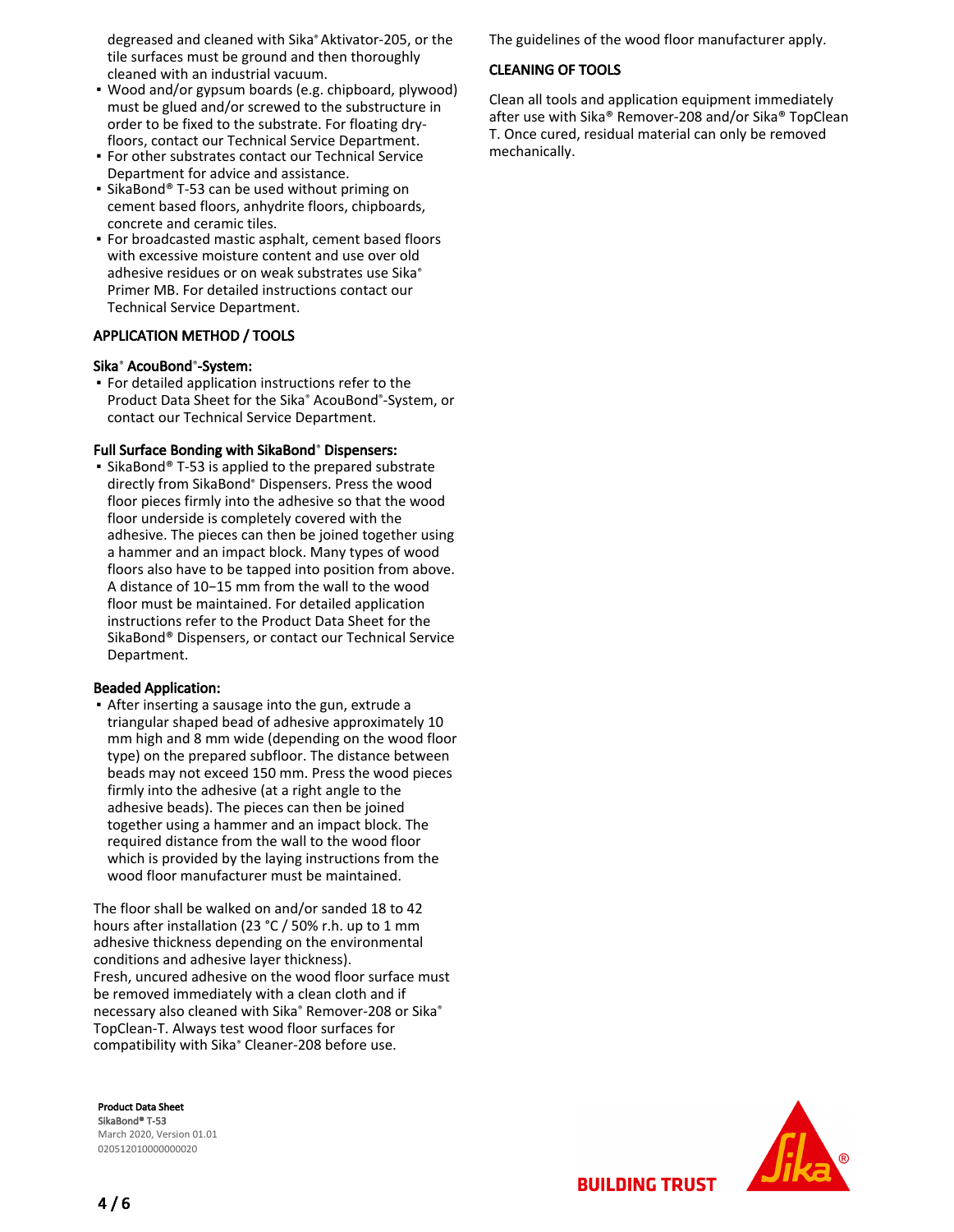# AVAILABILITY/WARRANTY

- Safety Data Sheet
- Pre-treatment Chart Sealing and Bonding
- Method Statement "Full Surface Bonding"
- Method Statement "SikaBond® Dispenser"

# LIMITATIONS

- SikaBond® T-53 is only suitable for use by professional wood floor applicators.
- **•** For good workability, the adhesive temperature shall  $he$  > +15 °C.
- For proper curing of the adhesive, sufficient ambient humidity / moisture is necessary.
- A preliminary adhesion test is necessary before any application on glazed tiles.
- For the Sika® AcouBond-System, Beaded Application, Accurate tongued and grooved floors, the following limitations apply:
- Minimum wood size: length 300 mm (over 3 adhesive beads), width 50 mm, thickness 12 mm
- Maximum wood size: thickness 28 mm
- **Before wood floors may be installed in non-insulated** areas, such as basements or other areas without a damp proof membrane, Sikafloor® EpoCem must be applied and sealed with Sika® Primer MB to control the moisture. For detailed instructions, contact our Technical Service Department.
- **•** For use with chemically pre-treated types of wood floors (e.g. those produced or treated with ammonia, wood stain, timber preservative) and woods with a relatively high oil content, SikaBond® T-53 is only to be used with the written agreement of our Technical Service Department.
- Do not use on polyethylene (PE), polypropylene (PP), polytetrafluoroethylene (PTFE / Teflon), and other similar plasticized synthetic materials.
- **Some other floor priming materials can negatively** influence the adhesion of SikaBond® T-53 (pre-trials recommended).
- SikaBond® T-53 is designed as a wood floor bonding adhesive. When laying parquet type wood floors without tongued and grooved joints, e.g. mosaic parquet floors, avoid the wood floor adhesive extruding into the joints between the wood pieces.
- Avoid contact between any wood surface sealer coatings and adhesive. However, if direct contact with the adhesive is unavoidable, then the compatibility must be checked and confirmed before use of any coatings. For further information and advice, please

contact our Technical Service Department.

- Do not expose uncured SikaBond® T-53 to alcohol containing products as they may interfere with the curing reaction.
- For further information and advice, please contact our Technical Service Department.

Product Data Sheet SikaBond® T-53 March 2020, Version 01.01 020512010000000020



**BUILDING TRUST**